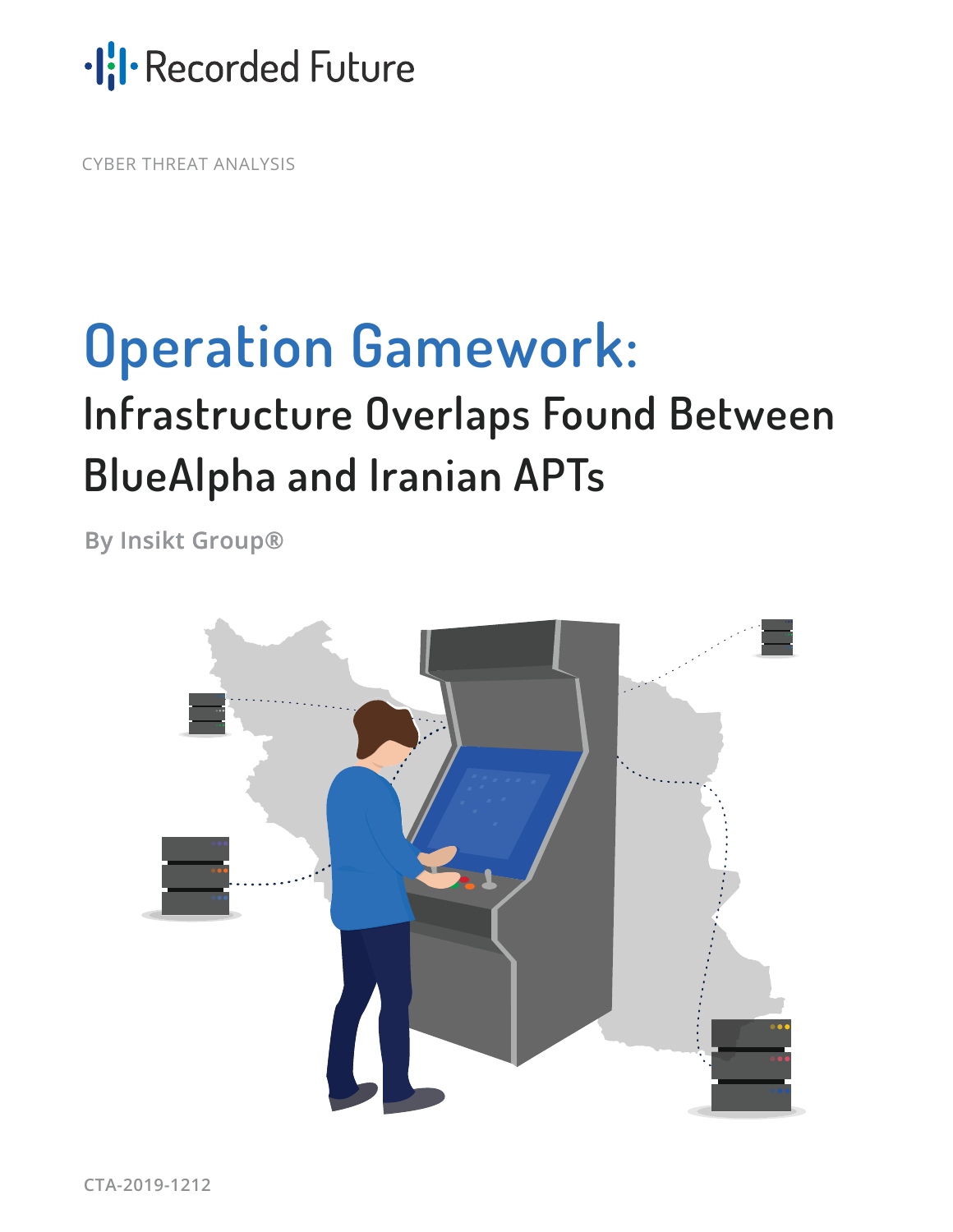## ·lil·Recorded Future

*Earlier this year, Recorded Future's Insikt Group published research titled "[Iranian](https://www.recordedfuture.com/iranian-cyber-operations-infrastructure/) [Threat Actor Amasses Large Infrastructure Network to Target Saudi Organizations,](https://www.recordedfuture.com/iranian-cyber-operations-infrastructure/)" which analyzed the network infrastructure of suspected Iranian state-sponsored CNO threat actors. We continued to monitor the activity until late July 2019 using proprietary techniques including Recorded Future network traffic analysis and Recorded Future domain analysis.*

*Data sources included the Recorded Future® Platform, Farsight Security's DNSDB, ReversingLabs, VirusTotal, Shodan, and common OSINT tools.*

*The target audience for this research includes security practitioners and threat intelligence professionals who exhibit an interest in Russian and Iranian nation-state computer network operational activity.*

#### **Executive Summary**

Over the course of 2019, there were several [documented instances](https://www.symantec.com/blogs/threat-intelligence/waterbug-espionage-governments) of Russian threat actor groups hijacking Iranian group infrastructure, most recently with the U.K. National Cyber Security Center (NCSC) [an](https://www.ncsc.gov.uk/news/turla-group-exploits-iran-apt-to-expand-coverage-of-victims)d U.S. National Security Agency (NSA) jointly releasing an [advisory](https://www.ncsc.gov.uk/news/turla-group-exploits-iran-apt-to-expand-coverage-of-victims) outlining how the Russian-attributed threat group Turla had co-opted two Iranian malware families, likely without Iranian knowledge.

In our analysis, we uncovered evidence of an overlap in operational infrastructure between a threat actor Insikt Group tracks as BlueAlpha and suspected Iranian nation-state activity. There is a strong overlap between BlueAlpha and Gamaredon Group malware and infrastructure TTPs; therefore, we assess with moderate confidence that BlueAlpha is a Russian state-sponsored threat actor. Notably, the Security Service of Ukraine (SBU) has [attributed](https://www.lookingglasscyber.com/wp-content/uploads/2015/08/Operation_Armageddon_Final.pdf) the Gamaredon Group to the FSB 16th and 18th divisions.

Further, we found more overlaps between infrastructure associated with several well-documented Iranian threat actor groups, including APT33 (Elfin), APT35 (Charming Kitten), and MUDDYWATER. Both APT33 and APT35 are believed to be operating in line with strategic priorities set by the Iranian Revolutionary Guard Corps (IRGC); the organizational attribution for MUDDYWATER is less clear at this stage. For ease of comprehension, we will refer to the clustering of APT33, APT35, and MUDDYWATER infrastructure as the "Iran-nexus" in this report. Please note that we do not assess, at this stage, that these groups are a single homogenous Iranian threat actor, but rather that they all have notable overlapping TTPs.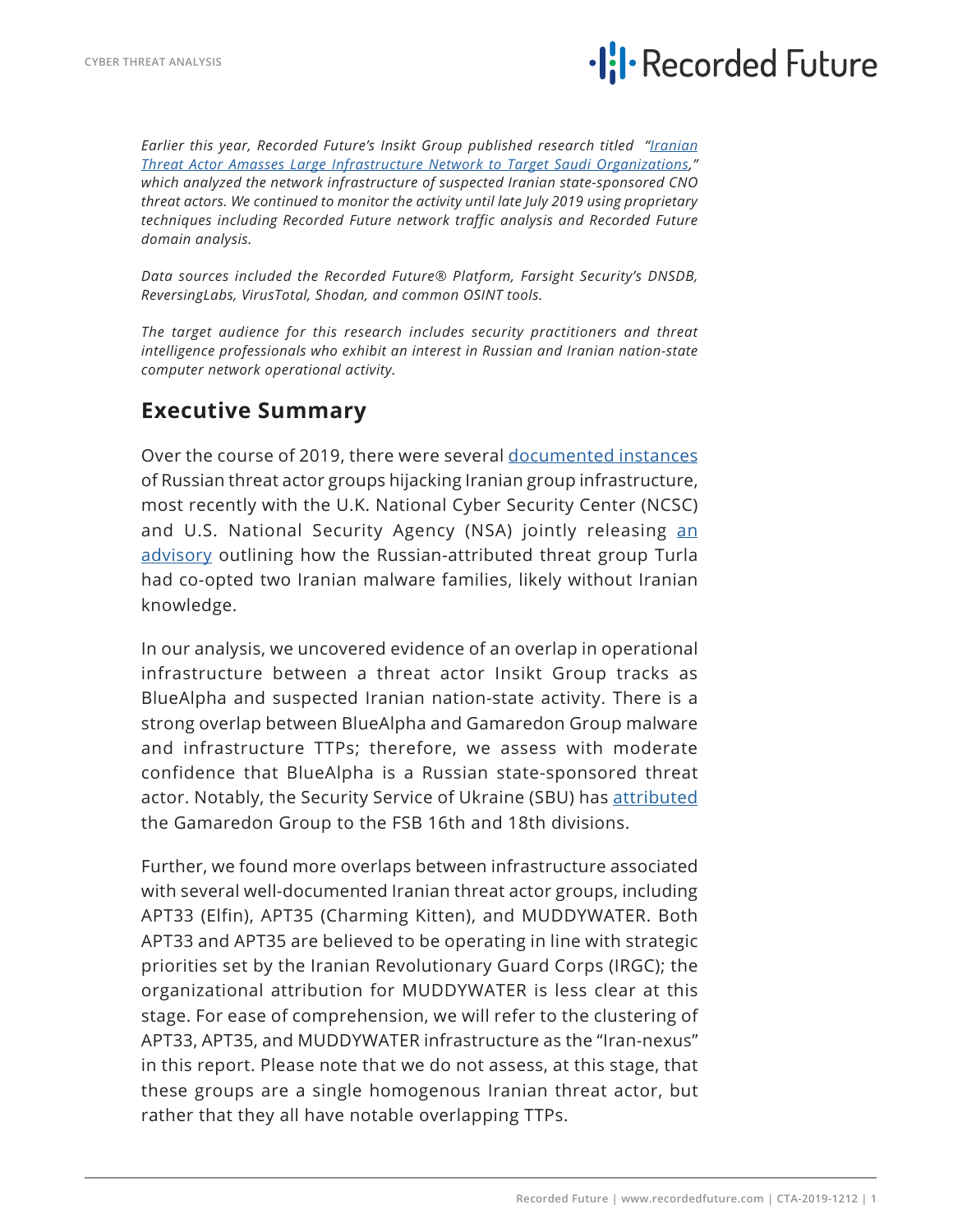

### **Key Judgments**

We continue to discover infrastructure overlaps among several Iranian threat actor groups. When coupled with [our prior](https://www.recordedfuture.com/iran-hacker-hierarchy/) [research](https://www.recordedfuture.com/iran-hacker-hierarchy/) on the tiered approach to the Iranian cyber operational administration, we assess that distinctions between these threat actor groups continue to blur, which leads us to consider the following hypotheses, which are not mutually exclusive:

- Some form of organizational overlap is placed over the management of operational resources between Iranian groups.
- The overlaps indicate that the groups are closely aligned, share resources, and are possibly all working for the same organization, which we assess is likely to be the IRGC for the APT33, APT35, and MUDDYWATER nexus.
- The infrastructure overlaps point to a potential misclassification of Iranian threat actor groups, or suggest that the groups have evolved such that previous classifications may be inadequate.

In two separate instances, we identified unique domain characteristics that linked a domain spoofing the Saudi International Petrochemical Company and used by the Iran-nexus threat actor group to the operational infrastructure of the suspected-Russian state-sponsored threat actor BlueAlpha. We have high confidence in the association of these domains and the operational activity associated with them to BlueAlpha in 2019, which points to the following potential hypotheses:

- BlueAlpha mimicked the TTPs of the Iran-nexus groups. We assess that this is a likely scenario given the two  $(1, 2)$  $(1, 2)$  $(1, 2)$ very notable recent examples of FSB-affiliated threat actors hijacking Iranian APT infrastructure.
- BlueAlpha commandeered old Iran-nexus group infrastructure. Insikt Group assesses that this is also a likely scenario, given that other FSB-affiliated threat actors such as Turla have demonstrated an effective ability to use false flags.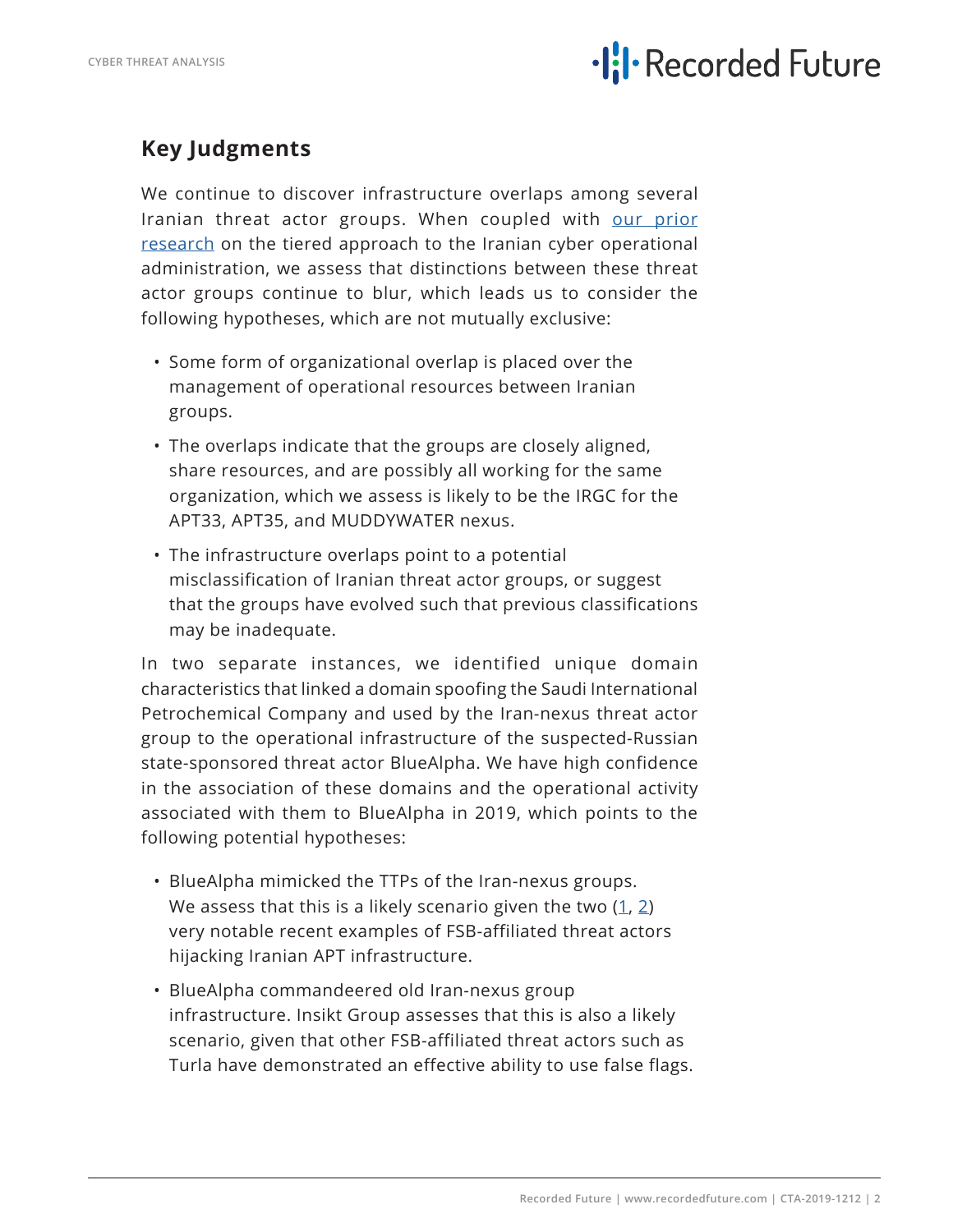## ·lil·Recorded Future

- Iran-nexus group mimicked Gamaredon Group TTPs. Insikt Group assesses this to be an unlikely scenario, because it would require a very high degree of technical and operational preparedness and would be a high-risk maneuver by the Irannexus group in order to target Ukrainian interests.
- An operational collaboration exists between the Irannexus group and BlueAlpha. While collaboration on training and sharing of techniques is plausible, actual operational infrastructure sharing would require non-trivial deconfliction efforts to ensure targeted operations were effective. We assess this to be an unlikely scenario.

#### **Outlook**

On October 21, the U.K. National Cyber Security Center (NCSC) and U.S. National Security Agency (NSA) jointly released [an advisory](https://www.ncsc.gov.uk/news/turla-group-exploits-iran-apt-to-expand-coverage-of-victims) outlining how the Russian-attributed threat group Turla had coopted two Iranian tools, likely without Iranian knowledge. NCSC and NSA were able to make the distinction between the Iranian activity using these tools and the Turla activity on the basis of three factors:

- 1. Administration of infrastructure from either Turla or Iranianassociated IP addresses
- 2. Turla group scanned for Iranian-associated backdoors
- 3. Turla compromised Iranian infrastructure by deploying their own implants

Turla has been attributed by [Estonian intelligence services](https://www.valisluureamet.ee/pdf/raport-2018-ENG-web.pdf) and the [Czech government](https://www.reuters.com/article/us-russia-cyber/hacking-the-hackers-russian-group-hijacked-iranian-spying-operation-officials-say-idUSKBN1X00AK) to the Russian Federal Security Service (FSB). The [Security Services of Ukraine](https://ssu.gov.ua/ua/news/1/category/2/view/5487#.x5LjSNcQ.dpbs) as well as threat intelligence [researchers](https://www.lookingglasscyber.com/wp-content/uploads/2015/08/Operation_Armageddon_Final.pdf) have also attributed Gamaredon Group to the FSB.

In our research, we observed significant overlapping operational infrastructure between Iranian groups APT33, APT35, and MUDDYWATER. We assess with moderate confidence that all three groups are likely tied to the IRGC and the continued blurring of TTPs between the three groups is likely to continue to inhibit clustering of IRGC-originated threat activity.